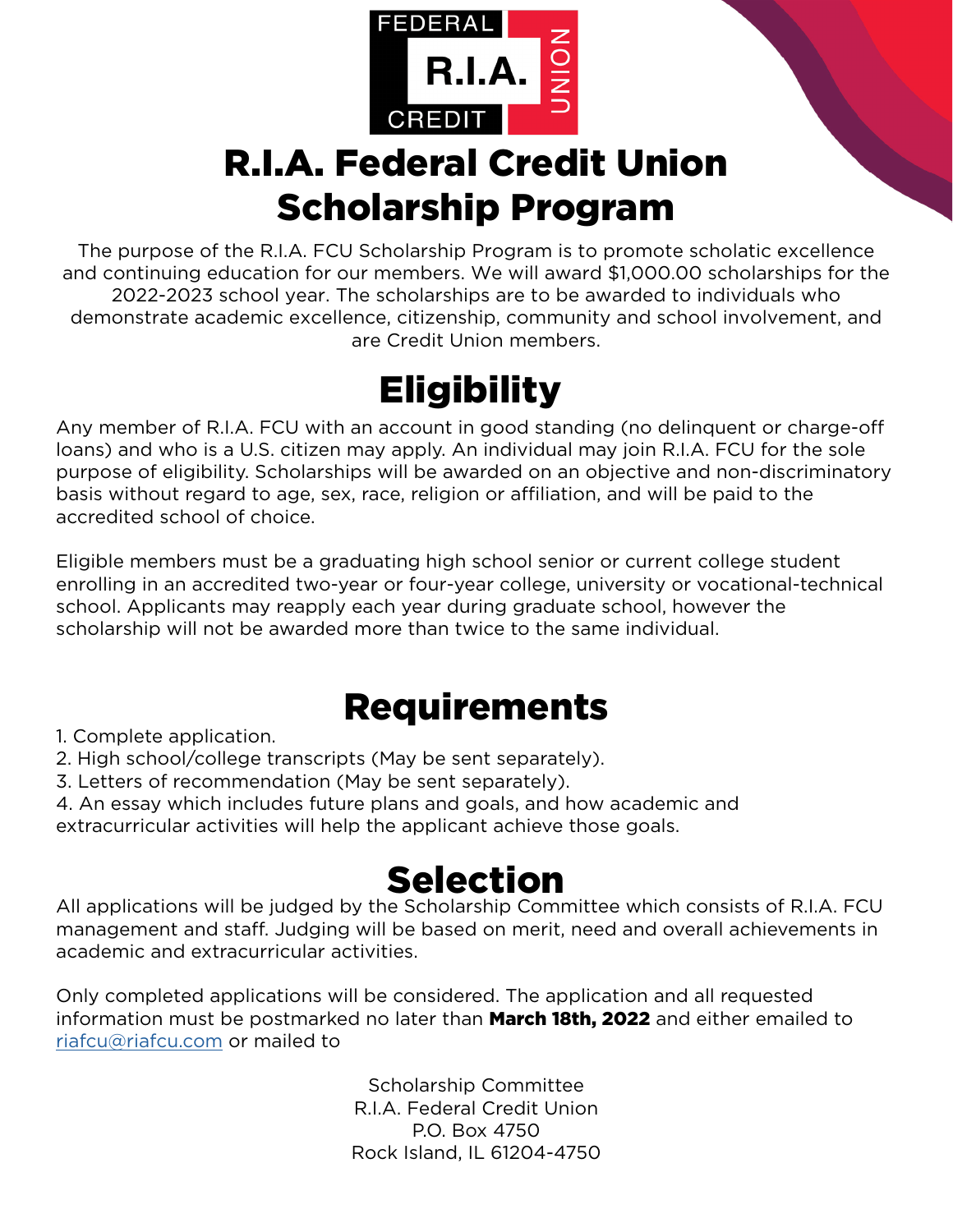### R.I.A. Federal Credit Union Scholarship Application

*Please print or type all requested information*

### Applicant Information Only completed applications will be considered

| Last                                                                             | <b>First</b> | Middle |
|----------------------------------------------------------------------------------|--------------|--------|
|                                                                                  |              |        |
|                                                                                  |              |        |
|                                                                                  |              |        |
|                                                                                  |              |        |
| <b>Education Information</b> Must submit high school transcript                  |              |        |
|                                                                                  |              |        |
| Graduation date: __________________GPA: _________________Class rank: ___________ |              |        |
|                                                                                  |              |        |
|                                                                                  |              |        |
| 2-Year Community/Jr College 4-Year College/University Volcational/Technical      |              |        |
| Anticipated Annual Cost:<br><u>Languara anno 1980</u>                            |              |        |
| <b>Background Information</b><br>List honors and awards:                         |              |        |
|                                                                                  |              |        |
|                                                                                  |              |        |
|                                                                                  |              |        |

#### Extracurricular activities

Please list all school and community activities in which you have participated over the past 3 years. Describe any offices or positions you held along with any awards or honors received. You may attach a separate sheet if necessary:

\_\_\_\_\_\_\_\_\_\_\_\_\_\_\_\_\_\_\_\_\_\_\_\_\_\_\_\_\_\_\_\_\_\_\_\_\_\_\_\_\_\_\_\_\_\_\_\_\_\_\_\_\_\_\_\_\_\_\_\_\_\_\_\_\_\_\_\_\_\_\_\_\_\_\_

| Description of activity | Awards/honors received | Years participated |
|-------------------------|------------------------|--------------------|
|                         |                        |                    |
|                         |                        |                    |
|                         |                        |                    |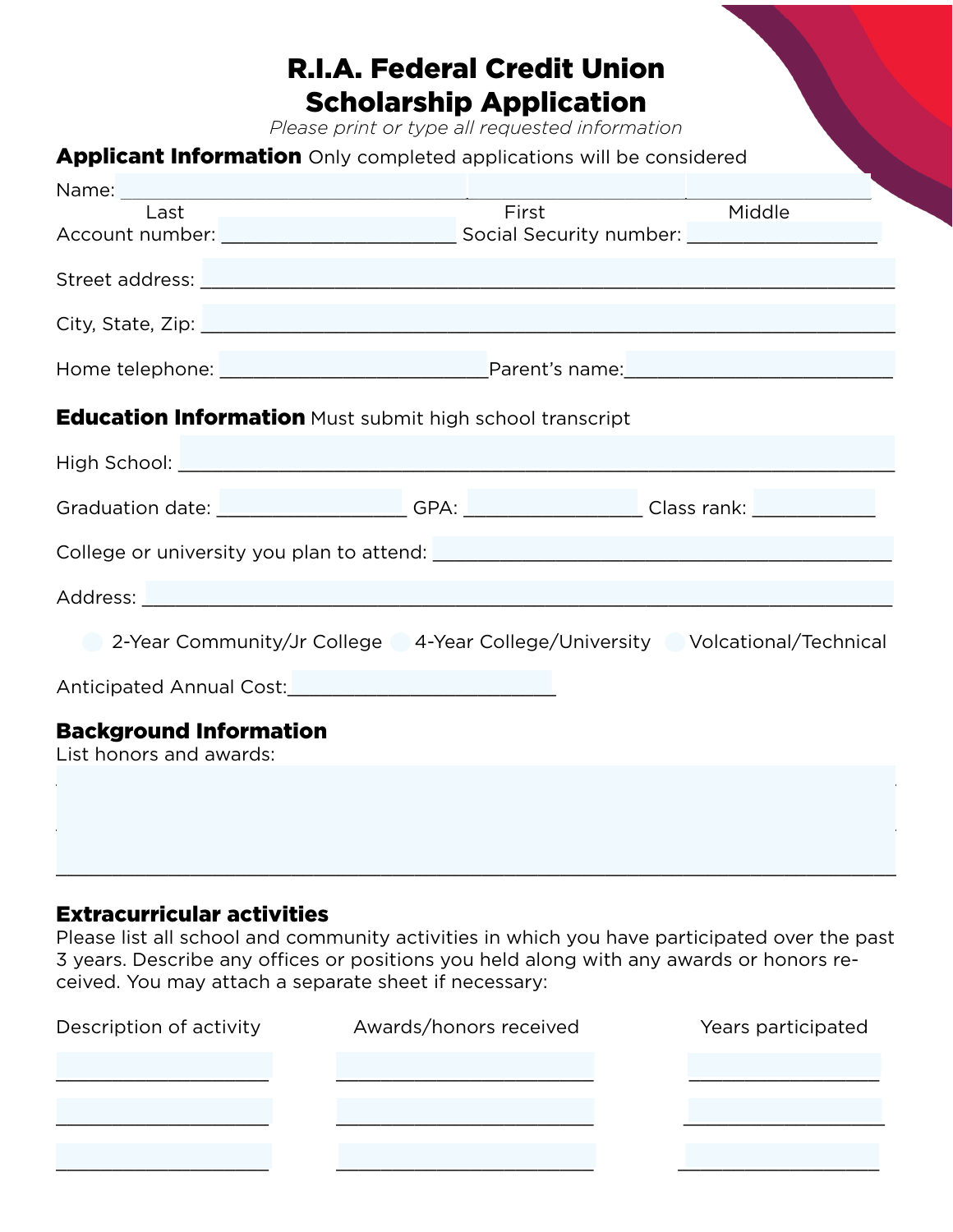### nt Employment Informatio

| Student Employment Information                                                                                                                                                                                                 |                   |
|--------------------------------------------------------------------------------------------------------------------------------------------------------------------------------------------------------------------------------|-------------------|
|                                                                                                                                                                                                                                | Hours per week:   |
|                                                                                                                                                                                                                                |                   |
| Supervisor: Supervisor:                                                                                                                                                                                                        | Employment dates: |
| Employer: Employer: Employer: Employer: Employer: Employer: Employer: Employer: Employer: Employer: Employer: Employer: Employer: Employer: Employer: Employer: Employer: Employer: Employer: Employer: Employer: Employer: Em | Hours per week:   |
|                                                                                                                                                                                                                                |                   |
| Supervisor: Supervisor:                                                                                                                                                                                                        | Employment dates: |
| <b>Financial Information</b>                                                                                                                                                                                                   |                   |

Total family income for most recent calendar year.

| Under \$20,000    | \$20,000-\$40,000  | \$40,000-\$60,000 |
|-------------------|--------------------|-------------------|
| \$60,000-\$80,000 | \$80,000-\$100,000 | Over \$100,000    |

Funds available for college expenses

| Parents                   | Personal savings   |
|---------------------------|--------------------|
| <b>Student Loans</b>      | Grants             |
| Financial aid from school | Other scholarships |

#### References

List 3 individuals not related to you who will submit a letter of reference on your behalf. The form on the back of this application may be copied and given to each individual. We prefer that one be a teacher or counselor at your school.

|                                                                                                                                                                                                                                | Occupation/relationship:                        |
|--------------------------------------------------------------------------------------------------------------------------------------------------------------------------------------------------------------------------------|-------------------------------------------------|
|                                                                                                                                                                                                                                | Phone: <u>_________________________________</u> |
|                                                                                                                                                                                                                                | Occupation/relationship:<br><u> </u>            |
| Address: Andreas Address: Address: Address: Address: Address: Address: Address: Address: Address: A                                                                                                                            |                                                 |
| Name: We have a state of the state of the state of the state of the state of the state of the state of the state of the state of the state of the state of the state of the state of the state of the state of the state of th |                                                 |
| Address:                                                                                                                                                                                                                       |                                                 |

I certify that the information provided is complete and accurate, and I have completed all the required forms and documents.

| Signature of Applicant: |  | Date: |  |
|-------------------------|--|-------|--|
|-------------------------|--|-------|--|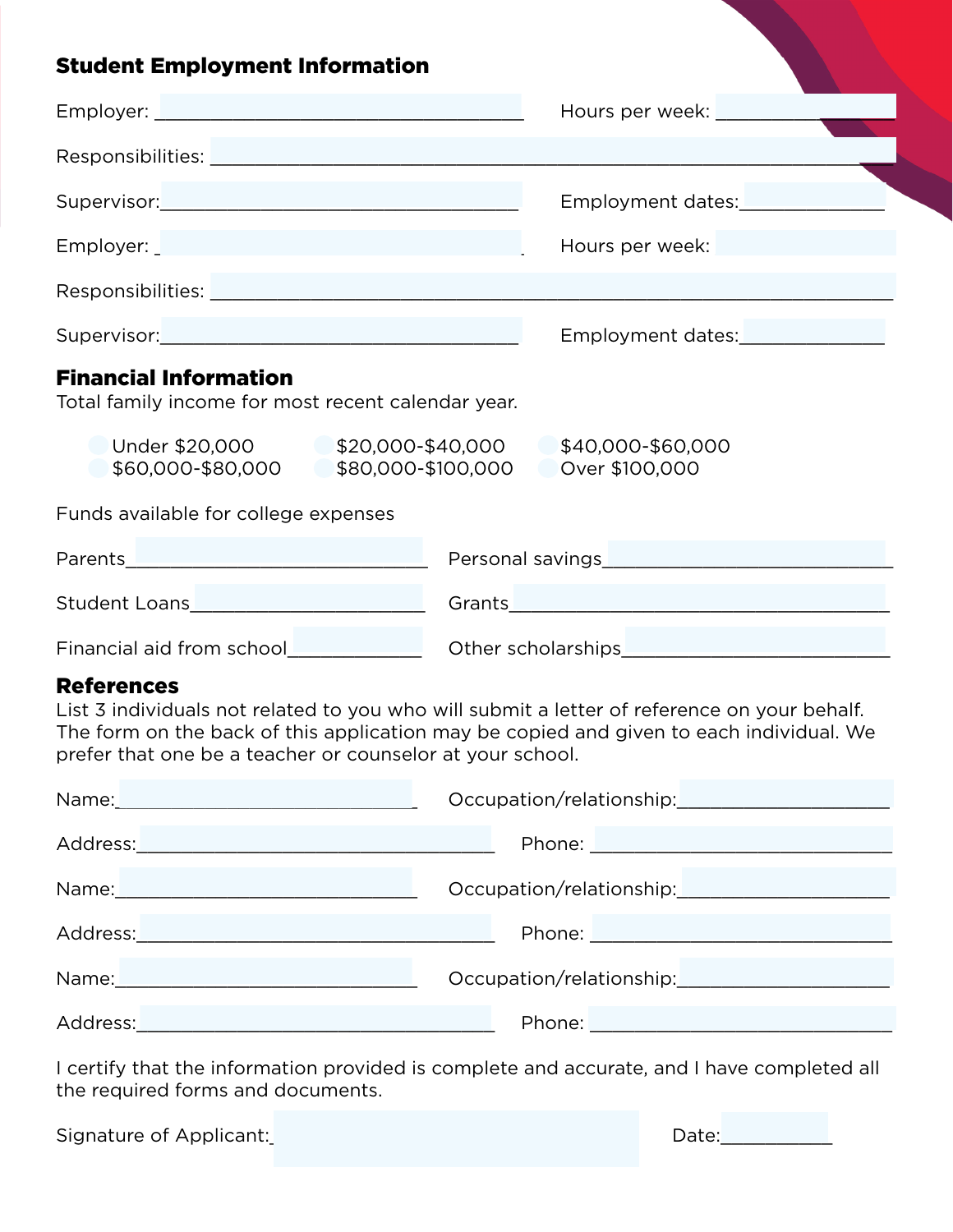#### Essay

Please write below or attach a 1,000 word essay about your plans and goals for the future and how you feel your academic and extracurricular activities will help you reach these goals.